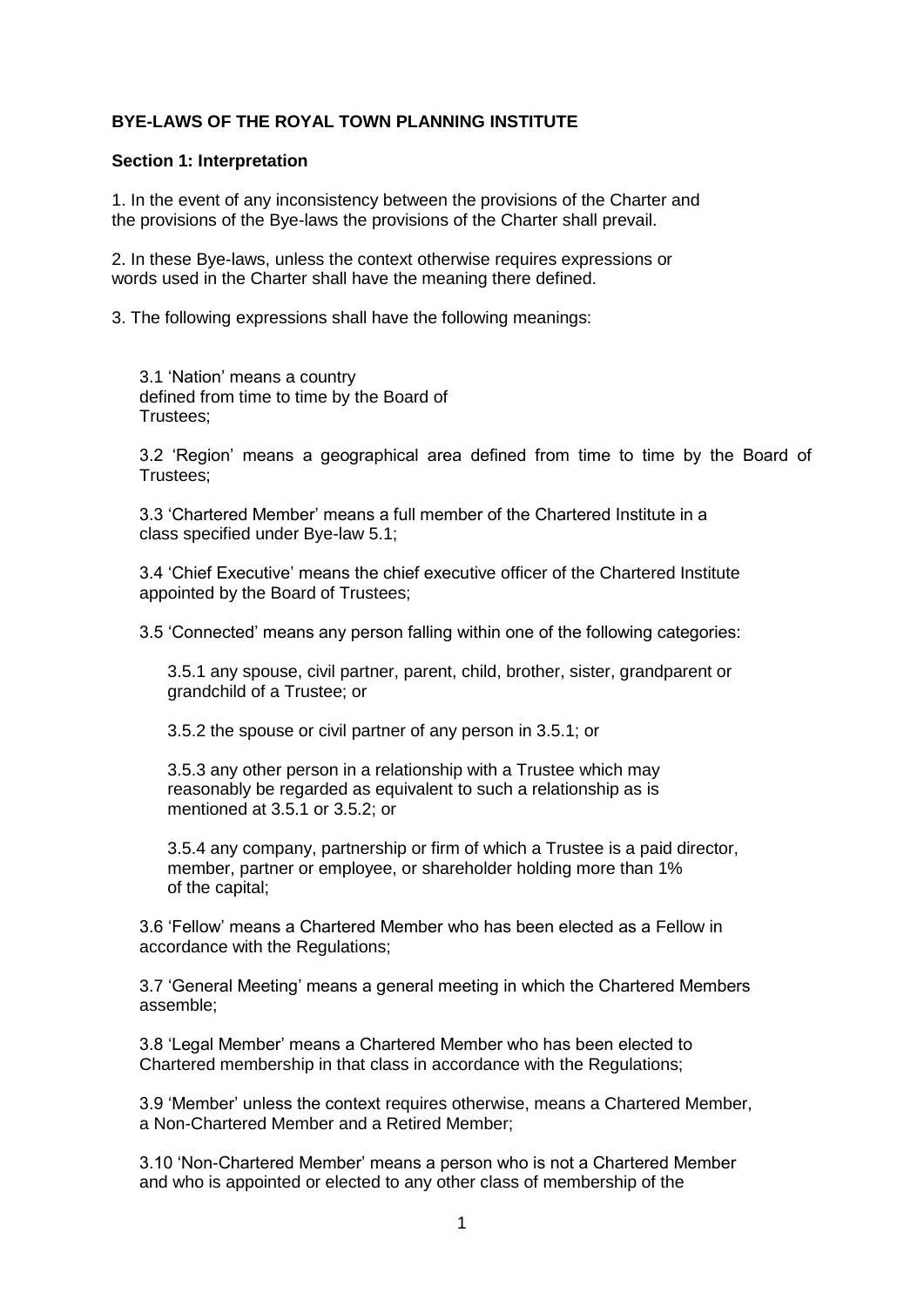Chartered Institute in accordance with the Regulations;

3.11 'Regulations' means Regulations made and published by the Board of Trustees in accordance with Bye-law 79;

3.12 'Standing Committee' means those and only those committees designated as standing committees by the Board of Trustees;

3.13 'Network' means a group established with the approval of the Board of Trustees to further special interests within the Chartered Institute;

3.14 'The Honorary Officers' means the President, the Vice-President, the Immediate Past President, the Honorary Treasurer and the Honorary Solicitor and Secretary;

3.15 'Young Planner' means a Member who, on the date of the Autumn Meeting of the General Assembly in any year, has no more than ten years' postqualification experience.

4. Where these Bye-laws confer any power to make Regulations or standing orders, that power shall be construed as including power to rescind, revoke, amend or vary any Regulations or standing orders made in pursuance of that power.

#### **Section 2: Membership**

### *Classes of membership*

5. The classes of membership of the Chartered Institute shall be:

- 5.1 *Chartered Members*
	- 5.1.1 Fellows;
	- 5.1.2 Ordinary Members;
	- 5.1.3 Legal Members (a closed class);
	- 5.1.4 Legal Associate Members (a closed class);
- 5.2 *Non-Chartered Members*
	- 5.2.1 Legal Associates;
	- 5.2.2 Associates;
	- 5.2.3 Licentiates;
	- 5.2.4 Students;
	- 5.2.5 Affiliates;
	- 5.2.6 Honorary Members;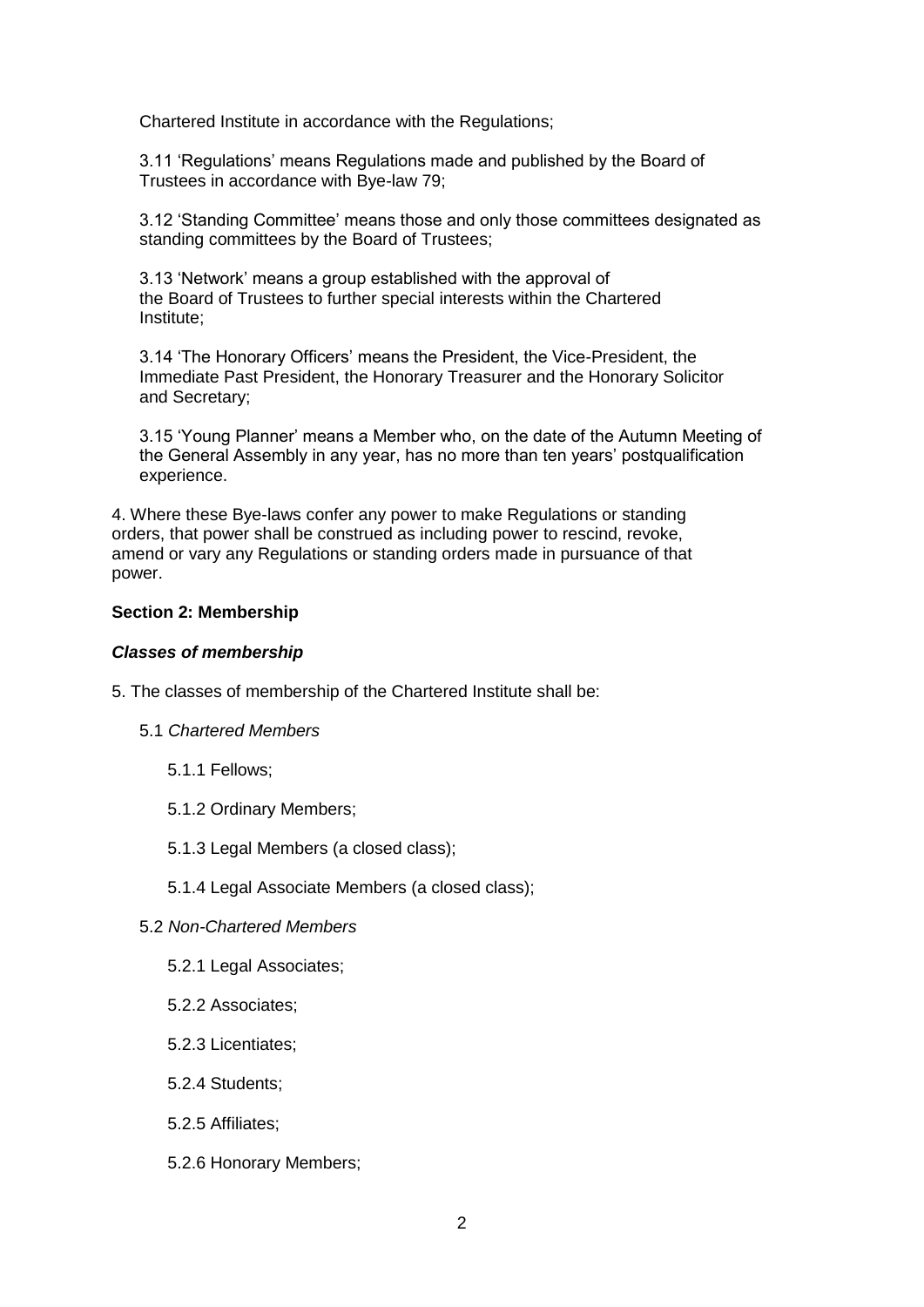5.2.7 International Associates (a closed class);

5.2.8 Technical Members (a closed class);

5.2.9 Honorary Corresponding Members (a closed class).

### 5.3 *Retired Members*

Unless the contrary intention appears, where reference is made to a class of membership, that reference shall where appropriate include a reference to Retired Members, being those individuals who, immediately before transferring to Retired Membership were members of that class of membership.

6. The Board of Trustees may by Regulation create additional classes of membership.

### *Admission to membership*

7. Candidates for election as a Member shall make application to and shall be subject to election by the Board of Trustees. The qualifications for each class of membership, the procedures for election and for transfer from one class of membership to another and the requirements of continuing professional competence shall be prescribed by Regulations.

8. The Chartered Institute shall maintain a register of Members identifying each class of membership. The name of every person who is elected to membership shall be added to the register. Registration shall be conclusive evidence of admission to membership.

9. Every Chartered Member, Legal Associate, Associate and Honorary Member shall be entitled to receive and hold a certificate of membership.

10. Membership of the Chartered Institute may be designated in the following ways:

10.1 a Fellow may use the name, style or title of 'Chartered Town Planner' and the initials 'FRTPI';

10.2 an Ordinary Member may use the name, style or title of 'Chartered Town Planner' and the initials 'MRTPI';

10.3 a Legal Member may use the initials 'LMRTPI' (a closed class);

10.4 a Legal Associate may use the initials 'LARTPI';

10.5 an Associate may use the initials 'AssocRTPI';

10.6 a Licentiate may use the term 'Licentiate of the Royal Town Planning Institute';

10.7 a Student may use the term 'Student of the Royal Town Planning Institute';

10.8 an Affiliate may use the term 'Affiliate of the Royal Town Planning Institute';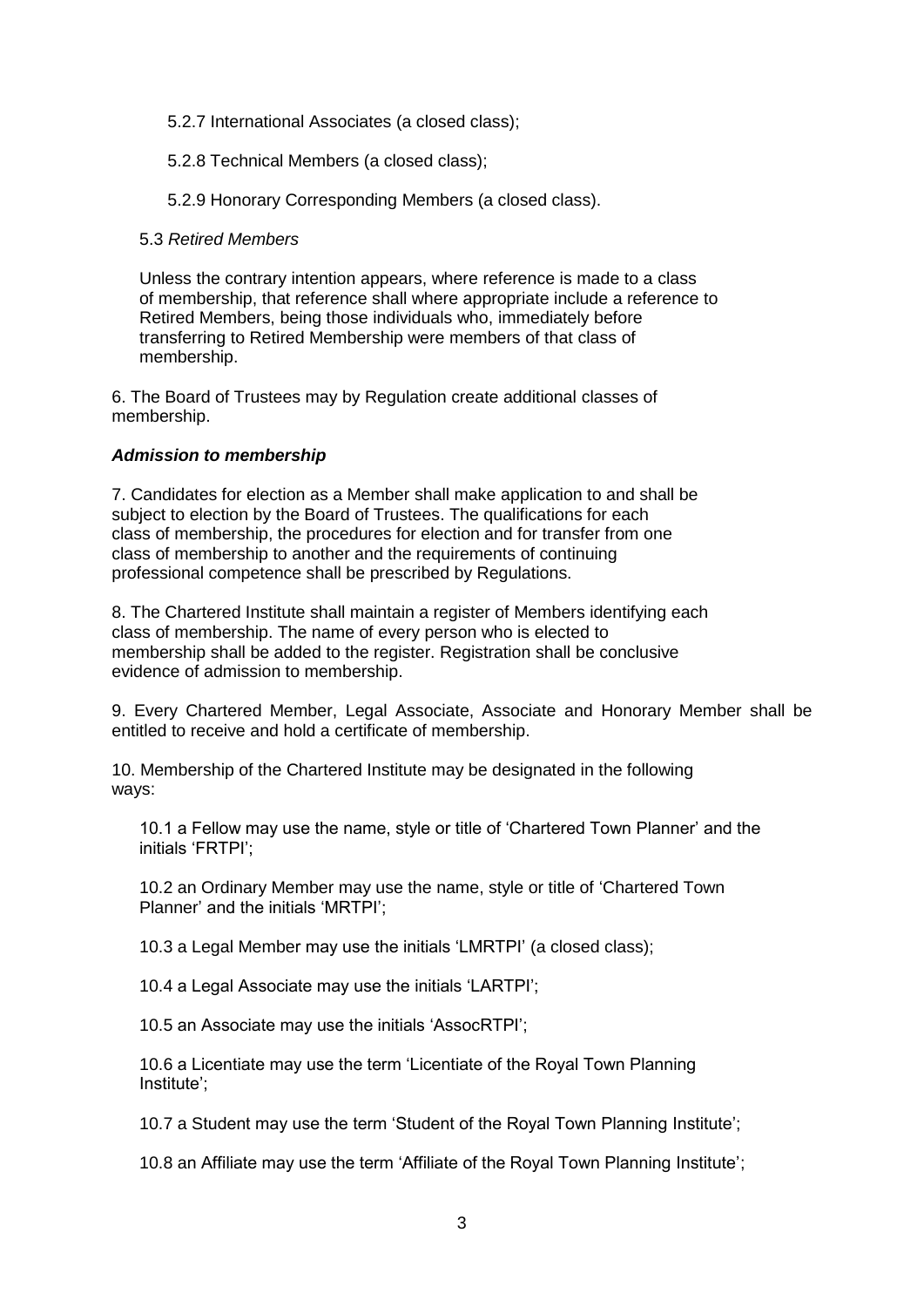10.9 an Honorary Member may use the initials 'HonMRTPI';

10.10 a Technical Member may use the initials 'TechRTPI' (a closed class);

10.11 a Retired Member may use the initials FRTPI(Rtd), MRTPI(Rtd), LMRTPI (Rtd), LARTPI(Rtd), AssocRTPI(Rtd) or TechRTPI(Rtd), as appropriate according to his or her class of membership immediately prior to transfer to Retired Membership.

### *Privileges of membership*

11. Each class of membership shall have, in addition to any rights and privileges conferred by the Charter and these Bye-laws, such rights and privileges as may be granted to it by the Board of Trustees. All such rights and privileges shall be enjoyed by a Member for his or her own benefit and may not be transferred to any other person, firm, company or body.

### *Subscriptions*

12. Every Member (with such exceptions as may be agreed by the Board of Trustees) shall pay an annual subscription to the Chartered Institute provided that the Board of Trustees may by Regulation provide for Retired Members to pay a single life subscription as an alternative to payment of an annual subscription.

13. Every candidate for election to any class of membership may be required to pay to the Chartered Institute an application fee (with such exceptions as may be agreed by the Board of Trustees).

14. The amount of the annual subscription and any application fee shall be determined annually by the Board of Trustees in consultation with the General Assembly provided that the Board of Trustees may in its absolute discretion reduce or remit any subscription due from or paid by a Member.

15. The Board of Trustees may make Regulations for the payment of subscriptions and application fees (including payment by instalment) and for the suspension or expulsion of Members or the suspension of all or any membership rights in the case of non-payment.

16. A Member who resigns his or her membership or whose membership is otherwise terminated shall remain liable only for any unpaid subscription then due from him or her.

## *Conduct of membership*

17. The Board of Trustees may issue a code or codes of professional conduct and practice setting out the standards, ethics and professional behaviour expected of Members and may from time to time amend any such code or codes or any part or parts thereof.

18. Every Member shall observe the provisions of the Charter and these Byelaws and shall conduct him or herself in such a manner as shall not prejudice his or her professional status or the reputation of the Chartered Institute and without prejudice to the generality of the foregoing every Member shall, in particular, comply at all times with any code of professional conduct applicable to his or her class of membership prescribed and published by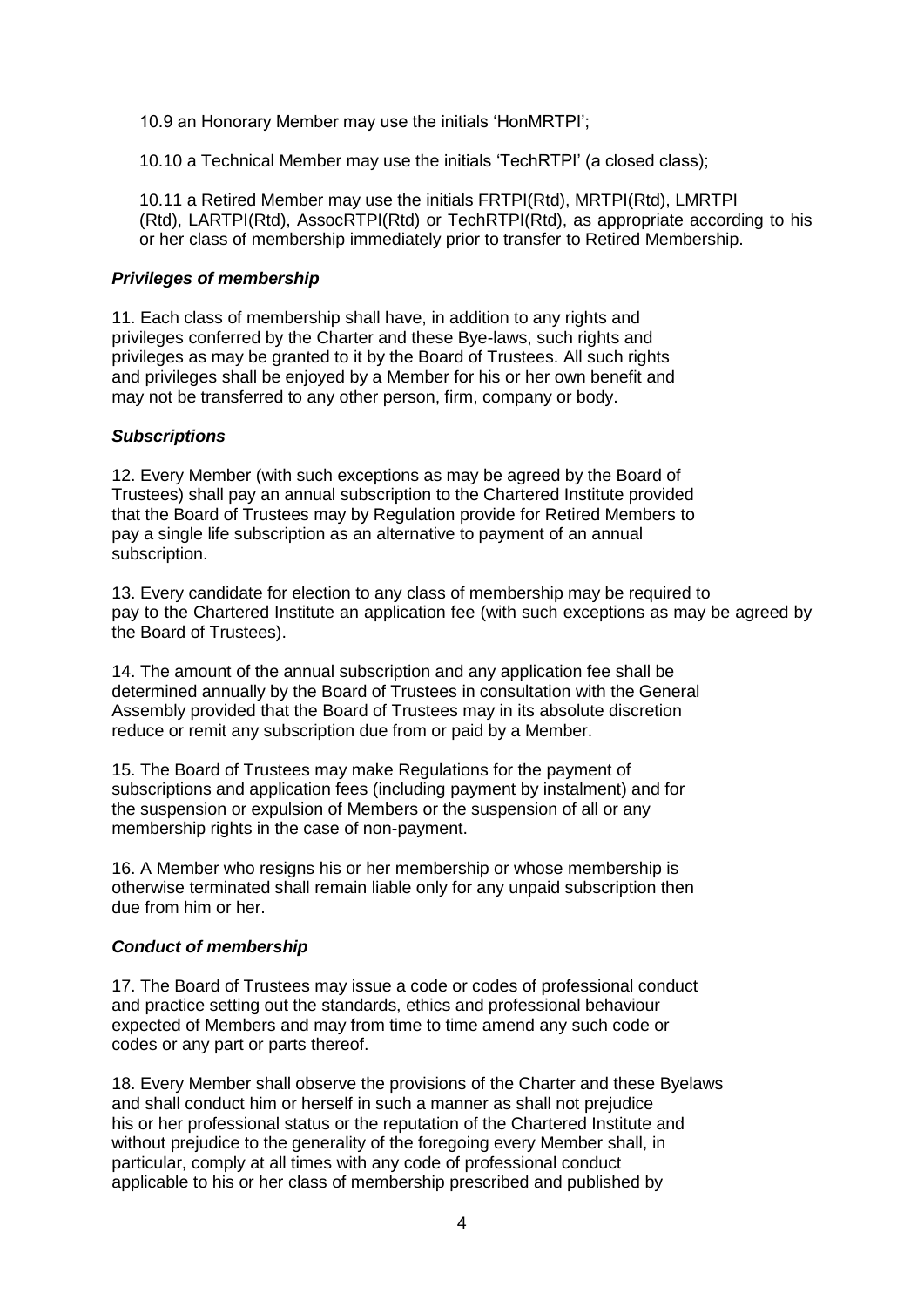the Board of Trustees under the provisions of the last preceding Bye-law.

19. Procedures for the conduct of disciplinary proceedings in respect of any complaint made against a Member of any action contrary or prejudicial to the aims, objects and interests of the Chartered Institute or of conduct unbecoming to a Member shall be prescribed by Regulations which shall include power to warn, reprimand, suspend or expel a Member and which shall conform to the principles of natural justice and the Board of Trustees may establish a disciplinary committee and such other committees as it sees fit for the conduct of such procedures.

## *Termination of membership*

20. Membership shall cease forthwith:

20.1 on receipt by the Chief Executive of notice in writing from the Member of his or her intention to resign provided that if a Member has been notified that an investigation into his or her conduct involving any grounds for disciplinary action is to be conducted in accordance with these Bye-laws or that consideration is being given to such an investigation, his or her resignation shall not prevent the Chartered Institute continuing with disciplinary action relating to conduct before the resignation takes effect.

20.2 if a Member is expelled for non-payment of his or her subscription or otherwise in accordance with Regulations made under Bye-law 19.

20.3 The Board of Trustees may reinstate any Member whose membership has been terminated for any reason, and may cause reinstatement to be subject to previous compliance with such conditions as it may determine, including the payment of subscriptions in arrears and a re-registration fee.

## **Section 3: General Meetings**

21. The Board of Trustees may whenever it thinks fit convene a General Meeting and the Chief Executive shall convene a General Meeting within one calendar month of receiving a requisition from at least 50 Chartered Members (or, in the case of an Annual General Meeting, 20 Chartered Members), provided that the purpose for which the meeting is to be called is stated in the requisition. If the Chief Executive fails to convene the meeting within the prescribed period the requisitionists may themselves convene the meeting provided that they shall do so within two calendar months and the meeting shall be held within three calendar months of the date of the requisition.

22. The Chartered Institute may but need not hold a General Meeting as an Annual General Meeting. If no Annual General Meeting is called, the business described in Bye-law 23 shall instead be conducted at the Autumn Meeting of the General Assembly.

23. The business of the Annual General Meeting shall be to receive and approve the minutes of the last Annual General Meeting, to receive the report of the Board of Trustees on its activities during the preceding year, to receive the annual accounts and the auditors' report thereon, to appoint the auditors for the ensuing year, to transact any business brought forward by the Board of Trustees of which due notice has been given and to consider motions of which valid notice has been given in accordance with Regulations, provided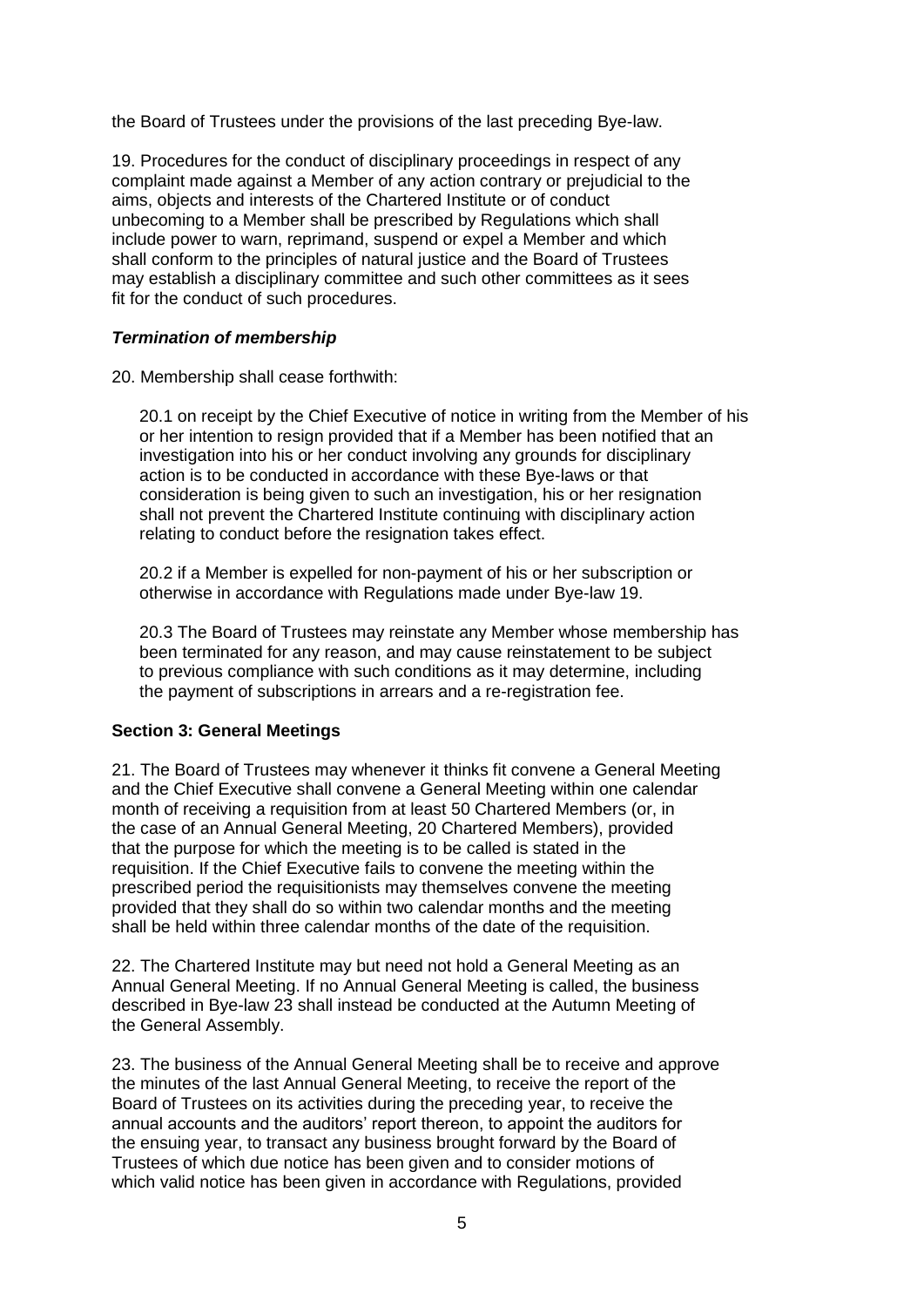that no business other than that specified in the notice convening the meeting shall be transacted at that meeting.

24. At least twenty one days' notice in writing of every General Meeting (exclusive in every case both of the day on which it is served or deemed to be served and of the day for which it is given) specifying the place, the day and the hour of the meeting and the nature of the business to be transacted shall be given to every Member.

25. A motion of which notice is given to a General Meeting that proposes an alteration to the Charter or these Bye-laws shall be deemed to be a requirement for the Board of Trustees to consider the alteration and after consultation with the General Assembly and such other consultation as it considers appropriate to bring forward a recommendation in respect of the alteration to a subsequent General Meeting.

26. The Board of Trustees may make Regulations concerning the conduct of ballots of the Members. Any resolution that may be passed at a General Meeting by a simple majority of Chartered Members present and voting may be passed by a simple majority of those Chartered Members voting in favour of the resolution in a ballot; and any resolution that may be passed at a General Meeting by a three quarters majority of Chartered Members present and voting may be passed by a three quarters majority of those Chartered Members voting in favour of the resolution in a ballot.

27. In respect of any resolution as is referred to in Articles 14, 16 or 17 of the Charter, the Board of Trustees shall make arrangements either to hold a ballot of Chartered Members or to permit Chartered Members to vote by proxy or otherwise to cast their votes in advance of the General Meeting.

## *Procedure at General Meetings*

28. No business shall be transacted at any General Meeting unless a quorum is present. Save as herein otherwise provided, twenty Chartered Members present in person shall constitute a quorum. If within half an hour from the time appointed for the holding of a General Meeting a quorum is not present, the meeting, if convened on the requisition of Chartered Members, shall be dissolved but otherwise all business which, if a quorum had been constituted, could have been transacted at the meeting may forthwith be transacted on behalf of the Chartered Institute by the Board of Trustees and any business so transacted shall be deemed to have been transacted by the Chartered Members at the meeting.

29. Every Member shall be entitled to attend and speak at General Meetings but only Chartered Members shall have the right to vote.

30. At every General Meeting the chair shall be taken by the President. If he or she is absent the chair shall be taken by the Vice-President, or the Immediate Past President in that order. If no such Honorary Officer is present the Trustees present shall choose one of their number to take the chair and if no Trustees are present the Chartered Members present shall elect one of their number to take the chair.

31. Every Chartered Member present at a General Meeting shall have one vote.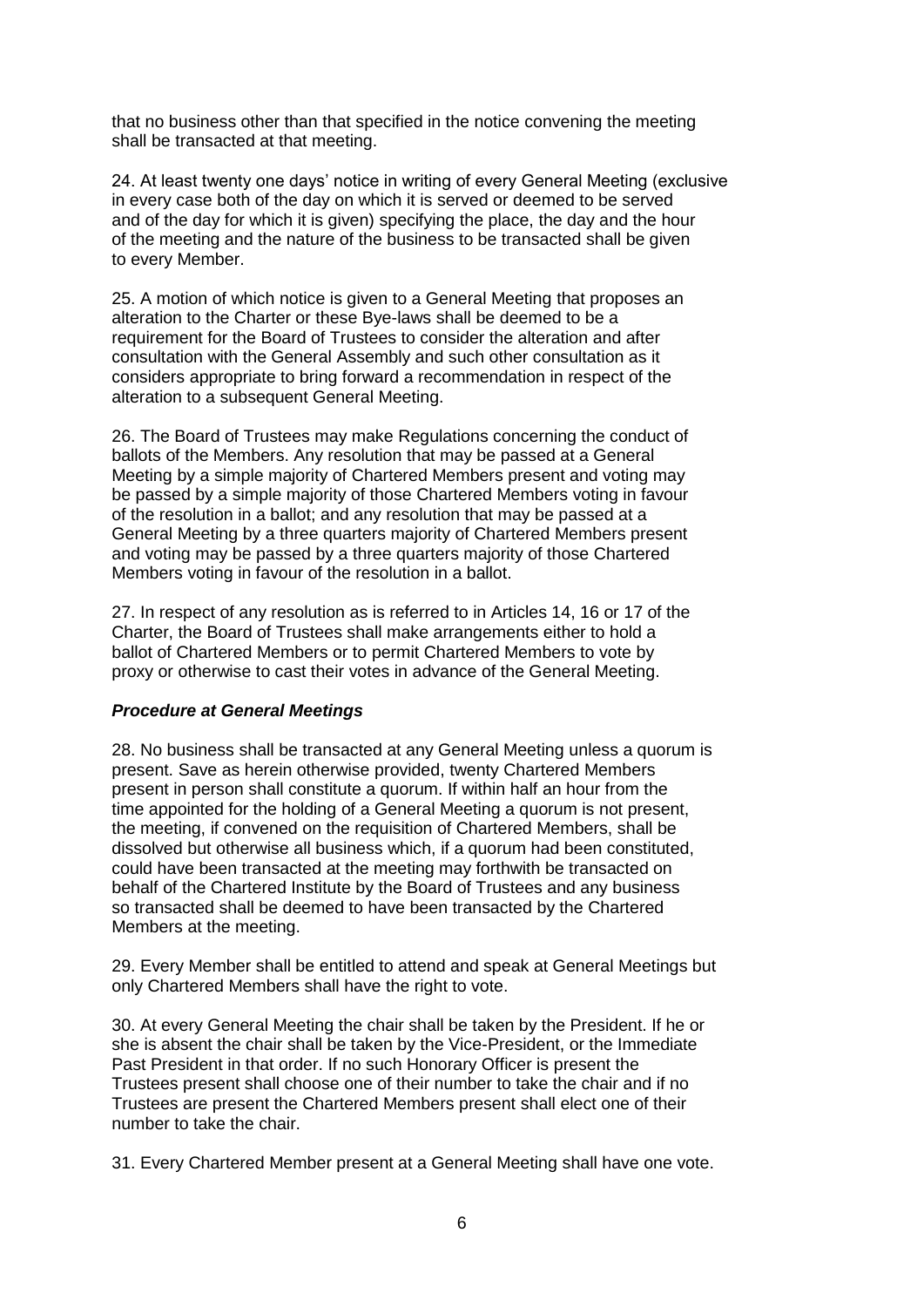32. At every General Meeting a resolution put to the vote of the meeting shall be decided by a show of hands unless a poll is, before or upon the declaration of the result of the show of hands, demanded by the chair or by at least five Chartered Members and unless a poll is so demanded a declaration by the chair of the meeting that a resolution has been carried or carried by a particular majority or lost or not carried by a particular majority shall be conclusive and an entry to that effect in the minutes of the proceedings of the meeting shall be sufficient evidence of the fact so declared.

33. In the case of an equality of votes, the chair shall be entitled to a casting vote in addition to any other vote he or she may have.

34. If a poll is demanded it shall be taken at such time and place and in such manner as the chair of the meeting shall direct and the meeting may be adjourned for that purpose. The result of a poll shall be deemed to be the resolution of the General Meeting at which the poll was demanded.

35. Unless the Charter otherwise provides, a resolution of a General Meeting shall require the approval of a simple majority of the Chartered Members present and voting.

36. No objection shall be made to the validity of any vote at a meeting except at the meeting or poll at which the vote is tendered and every vote not disallowed at such meeting or poll shall be deemed valid. The chair of the meeting shall be the absolute judge of the validity of every vote tendered at a meeting or in a poll.

#### **Section 4: General Assembly**

37. There shall be a General Assembly of the Chartered Institute which shall:

37.1 act as a forum for debate about the development of planning policy and practice, the corporate policy of the Chartered Institute and other issues relevant to the objects of the Chartered Institute;

37.2 elect Trustees in accordance with Bye-law 58.2 and fulfil such other functions as are conferred on it by these Bye-laws or Regulations;

37.3 replace any Trustee but only in accordance with Bye-law 65;

37.4 respond to any matters on which it is consulted by the Board of Trustees in accordance with these Bye-laws;

37.5 fulfil such other functions as are conferred on it by these Bye-laws or by Regulations;

37.6 advise the Board of Trustees on such matters and undertake such other tasks as are referred to it by the Board of Trustees.

38. The General Assembly shall comprise the following representatives of whom not less than two thirds shall be Chartered Members:

38.1 twenty eight Fellows and Ordinary Members elected by the Fellows and Ordinary Members;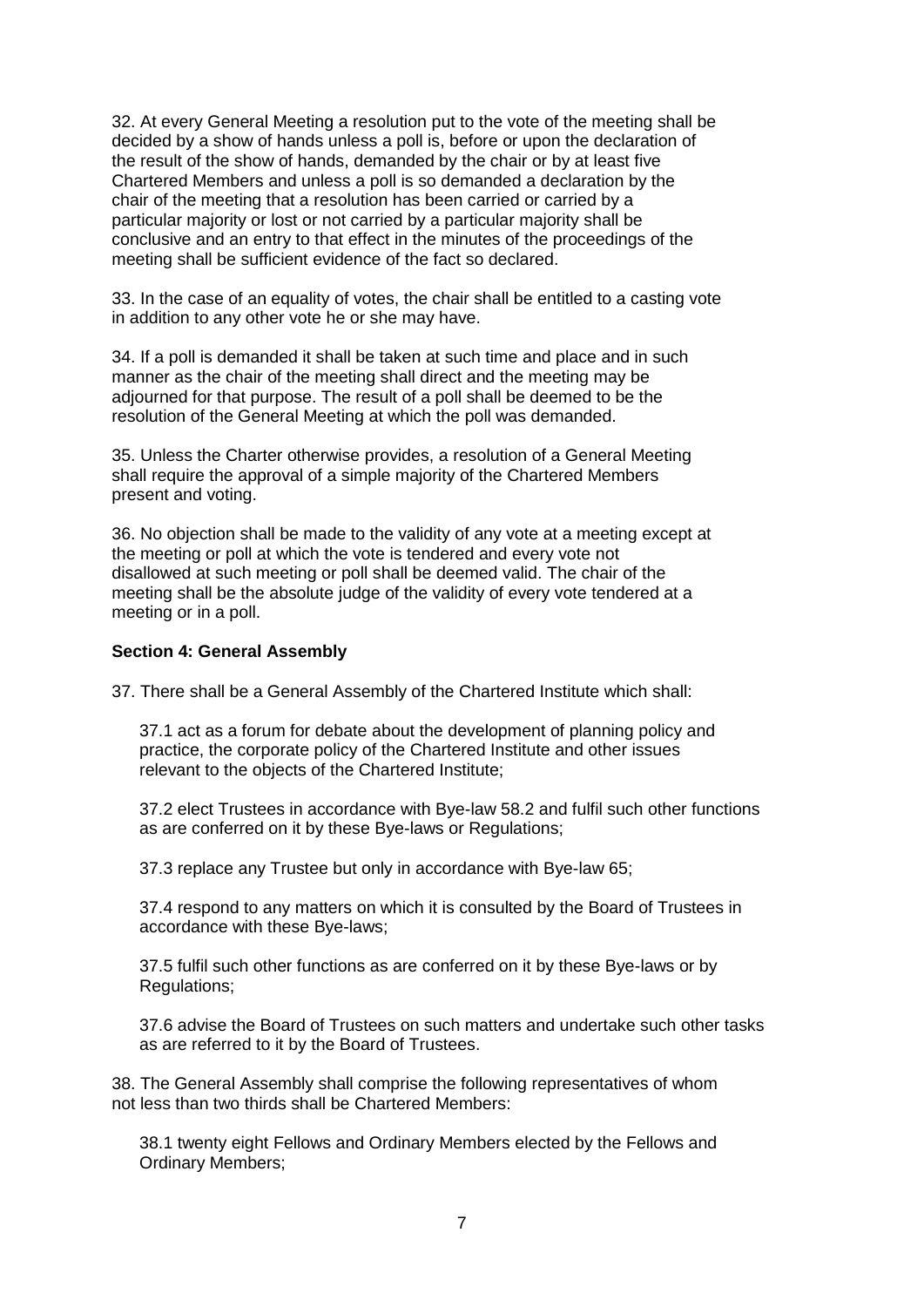38.2 two Legal Members or Legal Associates elected by the Chartered Members and Legal Associates;

38.3 two Associates elected by the Associates;

38.4 six Licentiates or Students, elected by the Licentiates and Students;

38.5 the following number of Chartered Members representing Nations and Regions:

38.5.1 one representative from each Region in England;

38.5.2 two representatives from Wales;

38.5.3 one representative each from Northern Ireland and the Republic of Ireland ;

each of whom shall be elected by the Chartered Members in the Nation or Region which he or she represents.

38.6 two Chartered Members elected by the Chartered Members in Scotland;

38.7 any Trustee who is not a member of the General Assembly in another capacity.

39. The composition of the General Assembly may be altered or added to by Regulations made by the Board of Trustees after consultation with the General Assembly provided that not less than two thirds of the General Assembly representatives shall be Chartered Members.

40. A representative, other than a Trustee holding office by virtue of Bye-law 38.7, shall take up office on the first day of January following his or her election or appointment, shall hold office for a term of not more than two years and shall be eligible for re-election or re-appointment as provided in the Regulations.

41. A person shall cease to be a General Assembly representative if he or she ceases to be a Member in the class of membership by virtue of which he or she was elected or, being a Trustee within the provisions of Bye-law 38.7, ceases to be a Trustee. However, this paragraph shall not apply to any General Assembly representative who is a Licentiate, a Student or an Associate and who becomes a Chartered Member; and any Licentiate, Student or an Associate who is validly nominated for election to the General Assembly shall be eligible to stand for election and if elected shall be eligible to take office and to serve for the term for which he or she has been elected notwithstanding that in the meantime he or she shall have transferred from being a Licentiate, a Student or Associate, as the case may be, to being a Chartered Member.

42. The Board of Trustees shall promulgate Regulations for the election of representatives to the General Assembly, for the rotation of representatives with the intention that a representative shall not hold office for a term of more than two years but shall be eligible for re-election and for the filling of casual vacancies.

43. There shall be an Autumn Meeting of the General Assembly and such other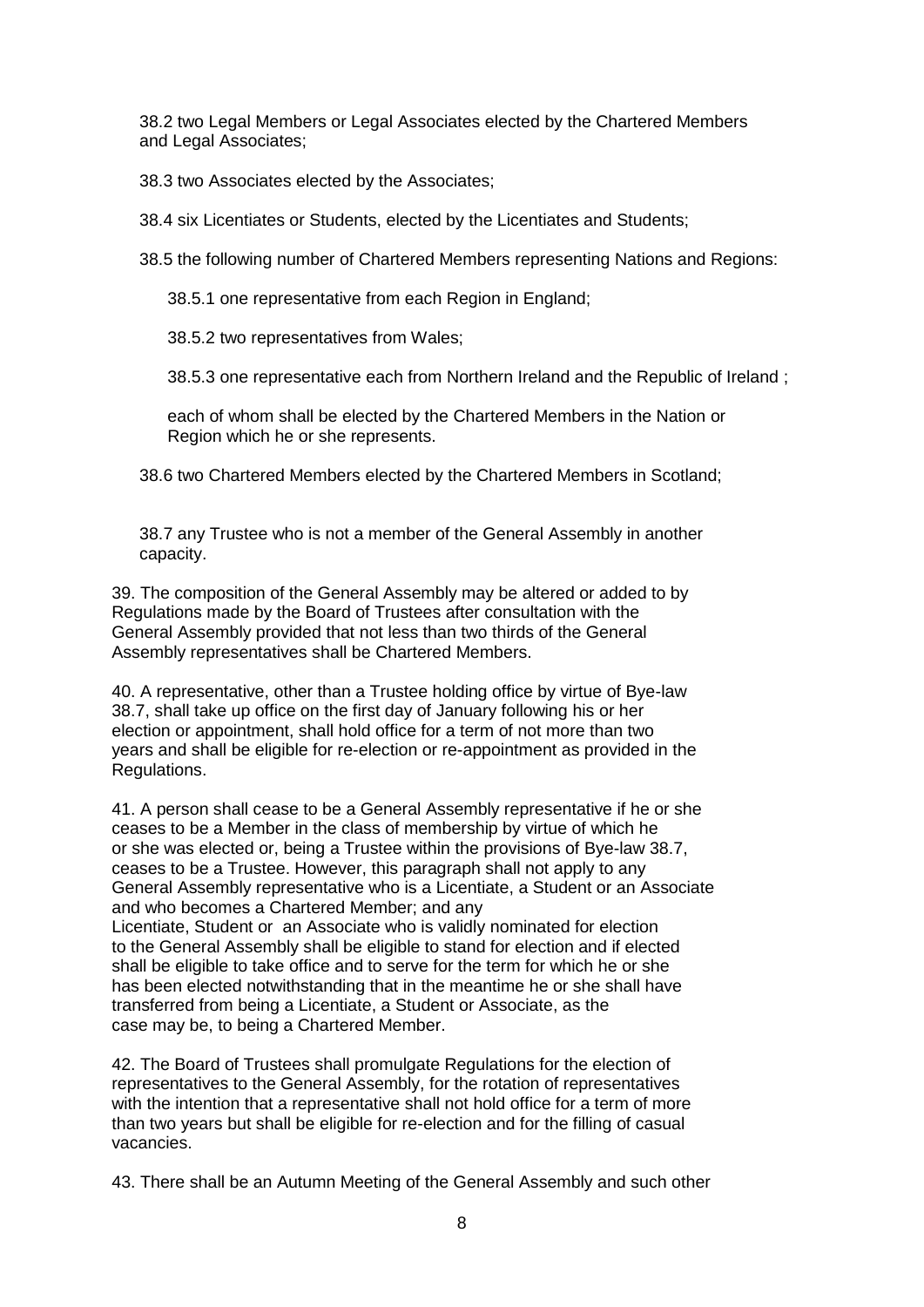meetings in each year at such times and places as the Board of Trustees shall determine.

44. The Board of Trustees shall promulgate Regulations for the convening of and proceedings at meetings of the General Assembly.

45. At every meeting of the General Assembly the chair shall be taken by the President. If he or she is absent the chair shall be taken by the Vice-President, or the Immediate Past President in that order. If no such Honorary Officer is present the Trustees present shall choose one of their number to take the chair and if no Trustees are present the Chartered Members present shall elect one of their number to take the chair.

#### **Officers of the Chartered Institute**

#### *Honorary Officers*

46. The Honorary Officers of the Chartered Institute shall consist of a President, Vice-President, and Immediate Past President who shall be Chartered Members; an Honorary Treasurer, who shall be a Chartered Member or Legal Associate; and an Honorary Solicitor and Secretary, who shall be a Legal Member or a Legal Associate.

47. The Vice-President shall be elected by the Chartered Members in accordance with Regulations. To be eligible for election a candidate shall be a Chartered Member who shall have held office in any capacity within the Chartered Institute's governance structures for at least two consecutive years during the previous five years and who has been nominated by at least 6 Chartered Members.

48. Vice-Presidential elections shall be held annually in accordance with Regulations. A person elected as Vice-President shall serve for one term as Vice-President, and, in the absence of any reason to the contrary (which the Board of Trustees may in its absolute discretion determine) one term immediately following as President and one term immediately following as Immediate Past President. Subject to Bye-Law 49, each term shall run for approximately one year from the date of inauguration of one elected Vice10 President until the date of inauguration of the next elected Vice-President in accordance with Regulations.

49. A vacancy in the post of President shall, in the absence of any reason to the contrary (which the Board of Trustees may in its absolute discretion determine) be filled by the next succeeding Vice-President. A Vice-President filling a vacancy in the post of President may, unless decided otherwise by resolution of the Chartered Members, then continue to serve for the term he or she would have served as President had the vacancy not arisen. The Board of Trustees may appoint a Chartered Member to fill a vacancy in the post of Vice-President and a person so appointed shall serve until the next elected Vice-President is inaugurated in accordance with Regulations, when he or she, if elected, may commence a new term as Vice-President. Otherwise, no person shall hold office as either President or Vice-President for two or more consecutive terms.

50. The Chair of the Board of Trustees shall be elected in accordance with Regulations from among the Chartered Members by the General Assembly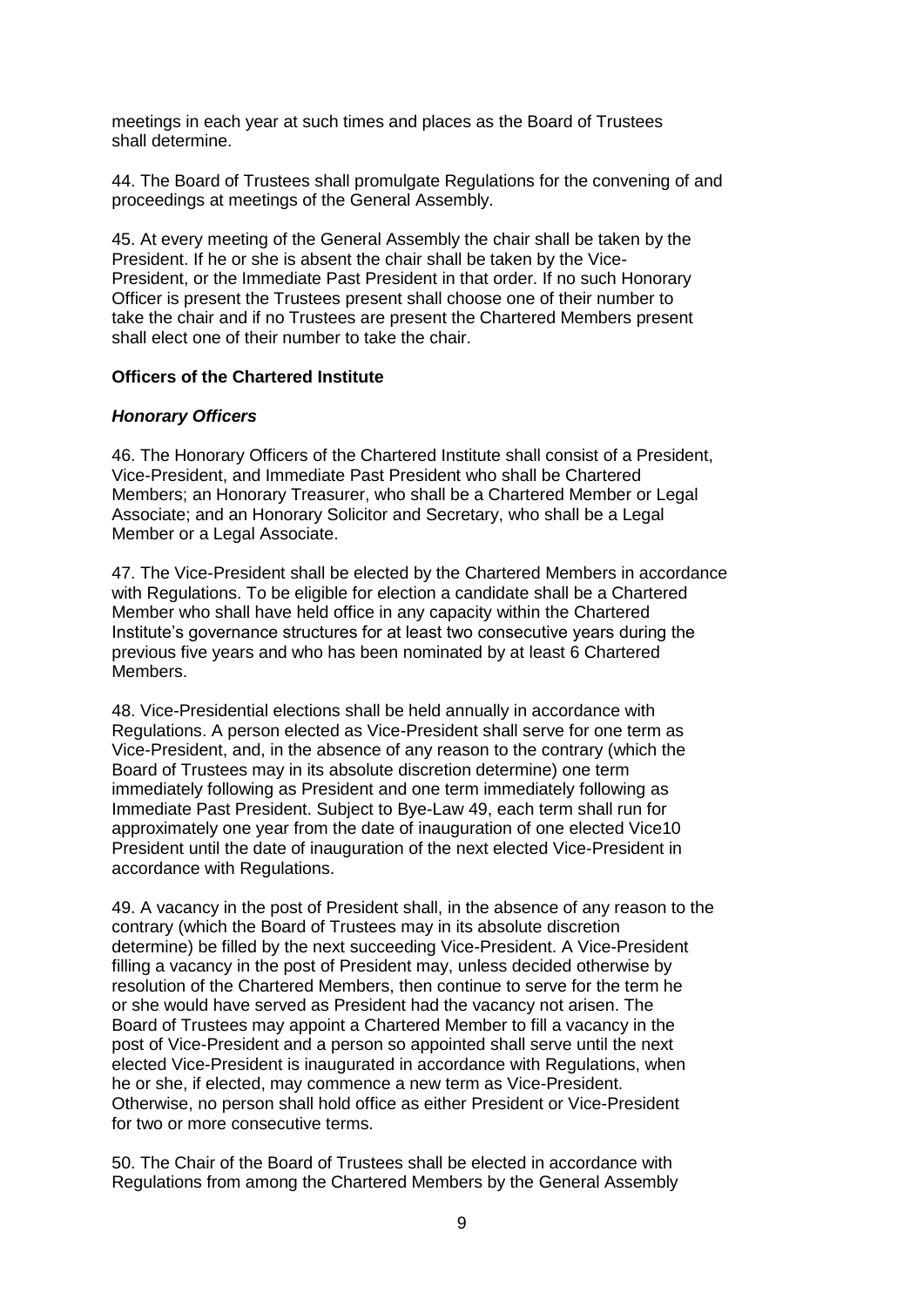for a term of two years (with an opportunity to stand again for one further term of two years).

51. The Board of Trustees shall annually elect one of their number to the role of Vice Chair of the Board.

52. The Honorary Treasurer and Honorary Solicitor and Secretary shall each be elected by the General Assembly for terms of two years in accordance with Regulations and shall be eligible for re-election for a maximum of two further terms of two years, extendable in exceptional circumstances by decision of the Board of Trustees.

53. An Honorary Officer shall vacate office if he or she is disqualified from holding office as a Trustee under the provisions of Bye-law 64.

54. If a casual vacancy arises among the Honorary Officers, the Board of Trustees may fill the vacancy by appointing a person who would be qualified to be elected to the office in question. A person so appointed shall hold office for the residue of the term of the Honorary Officer whose vacancy he or she has been appointed to fill.

55. The Board of Trustees shall promulgate Regulations for the nomination and election of Honorary Officers, which shall comply with principles of fairness and natural justice.

### *Chief Executive*

56. The Board of Trustees shall appoint a Chief Executive by such process and upon such terms and conditions as the Board of Trustees may think fit provided such terms and conditions shall comply with principles of fairness and natural justice. The Chief Executive shall be the chief permanent officer of the Chartered Institute and shall be responsible to the Board of Trustees for the orderly and proper conduct of all the affairs of the Chartered Institute including the appointment and management of employees and the control of finances.

## **Section 6: Board of Trustees**

57. The management of the affairs of the Chartered Institute shall be vested in the Board of Trustees which, in addition to the powers and authority expressly conferred on it by these Bye-laws or otherwise, may in respect of the affairs of the Chartered Institute exercise all such powers and do all such things as may lead to the furtherance of the objects of the Chartered Institute including all such powers and things as may be exercised or done by the Chartered Institute and are not by these Bye-laws expressly directed or required to be exercised or done by the General Assembly or by the Chartered Institute in General Meeting.

## *Composition*

## 58. **The Board of Trustees shall consist of:**

58.1 the Honorary Officers;

58.2 the Chair elected in accordance with Bye-Law 50;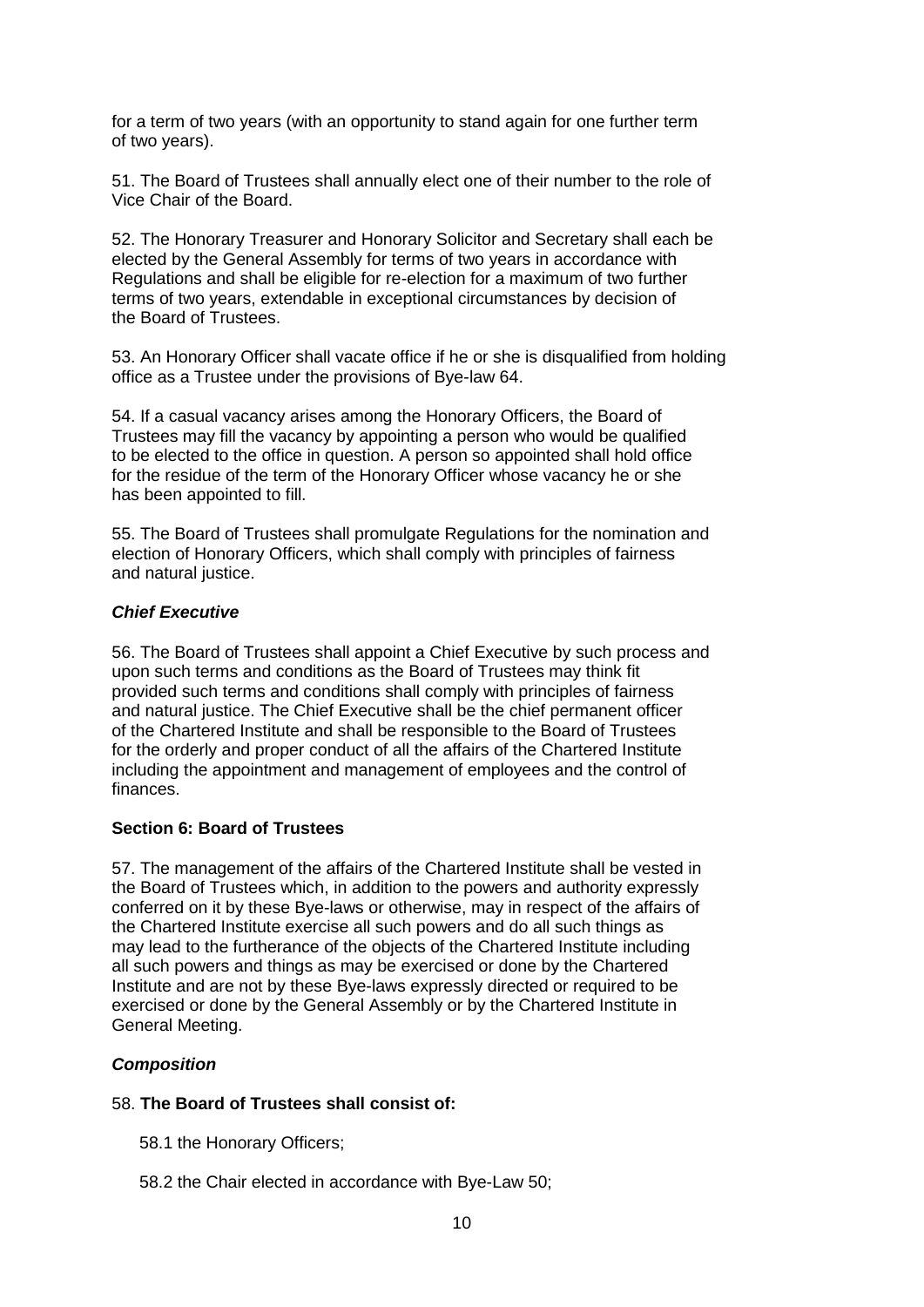58.3 elected Trustees who shall comprise:

58.3.1 up to six Chartered Members elected by the General Assembly;

58.3.2 one Chartered Member elected by the General Assembly from among their number to represent the Nations and Regions (excluding Scotland);

58.3.3 one Chartered Member who lives or works mainly in Scotland elected by the General Assembly to represent Scotland;

58.3.4 one Young Planner elected by the General Assembly; and

58.3.5 up to two individuals appointed by the Board of Trustees as additional Trustees for such renewable terms as the Board of Trustees may determine.

59. Elected Trustees shall be elected in accordance with Regulations for terms of two years starting on the first day of January following their election.

60. An elected Trustee who has been in office for three consecutive terms of two years shall not be eligible for re-election as an elected Trustee until he or she has been out of office for at least one year.

61. The Immediate Past President shall cease to be a Trustee at the end of his or her year in office as Immediate Past President and shall be required to remain out office for at least one year before he or she can take office again as a Trustee except that he or she shall not be prevented from standing for election as a Trustee during their year out of office in respect of serving as a Trustee in the subsequent year.

62. If a casual vacancy arises among the elected Trustees, the Board of Trustees may appoint a Chartered Member to fill such vacancy. A Chartered Member so appointed shall hold office for the residue of the term of the Trustee whose vacancy he or she has been appointed to fill.

63. The Board of Trustees shall promulgate Regulations for the nomination and election of Trustees.

## *Termination of office*

64. A Trustee shall vacate office and cease to be a member of the Board of Trustees if he or she:

64.1 being a Trustee holding office under Bye-laws 58.3.1 or 58.3.2, ceases to be a Chartered Member;

64.2 being a Trustee holding office under Bye-laws 58.3.1 or 58.3.2, is suspended from membership;

64.3 being a Trustee holding office under Bye-law 58.3.3, ceases to be either a Chartered Member, Licentiate or Student or is suspended from being a Chartered Member, Licentiate or Student;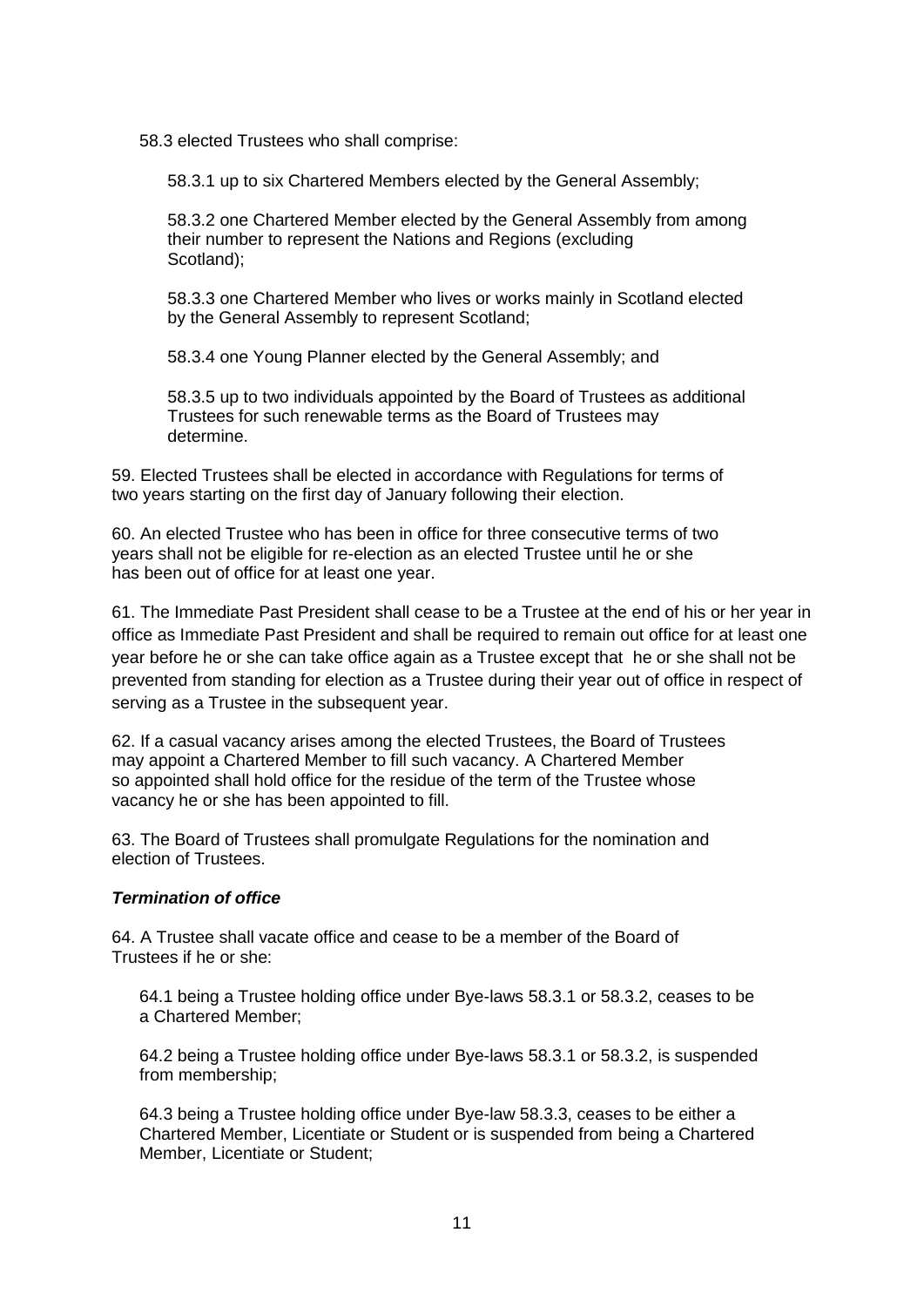64.4 is absent from four consecutive meetings of the Board of Trustees without the consent of the Board of Trustees and the Trustees resolve that his or her office be vacated;

64.5 becomes bankrupt or makes any arrangement or composition with his or her creditors;

64.6 is removed by resolution of the General Assembly made in accordance with Bye-law 65;

64.7 becomes incapable by reason of mental disorder;

64.8 becomes prohibited by law from being a Trustee;

64.9 being a Trustee by virtue of being an Honorary Officer, leaves the class in which he or she was elected as an Honorary Officer.

65. The General Assembly may resolve to remove a Trustee from office provided that:

65.1 written notice of the resolution signed by at least five General Assembly representatives and specifying the circumstances alleged to justify removal is delivered to the Chief Executive at least thirty five clear days before the date of the meeting of the General Assembly;

65.2 notice of the resolution is given to all the General Assembly representatives at least fourteen clear days before the date of the meeting;

65.3 the Trustee concerned is offered a reasonable opportunity of being duly heard which may be an oral hearing or a hearing on the basis of written representations to the General Assembly;

65.4 the resolution is passed by a majority of three quarters of those General Assembly representatives present and voting at the meeting.

#### *Proceedings of the Board of Trustees*

66. The Board of Trustees may meet together for the despatch of business and adjourn or otherwise regulate its meetings and proceedings as it thinks fit and may hold meetings in person or by suitable electronic or other means agreed between the Trustees in which all participants may communicate simultaneously with all other participants.

67. The quorum for the transaction of the business of the Board of Trustees shall be three or one third of the Trustees whichever is the greater.

68. At every meeting of the Board of Trustees the chair shall be taken by the elected Chair of the Board. If he or she is absent the chair shall be taken by the Vice Chair. If neither the Chair nor the Vice Chair is present, the Trustees present shall choose one of their number to take the chair.

69. Every question at meetings of the Board of Trustees shall be determined by a majority of the votes of the Trustees present and voting at the meeting and if there is an equality of votes the chair of the meeting shall have a second or casting vote.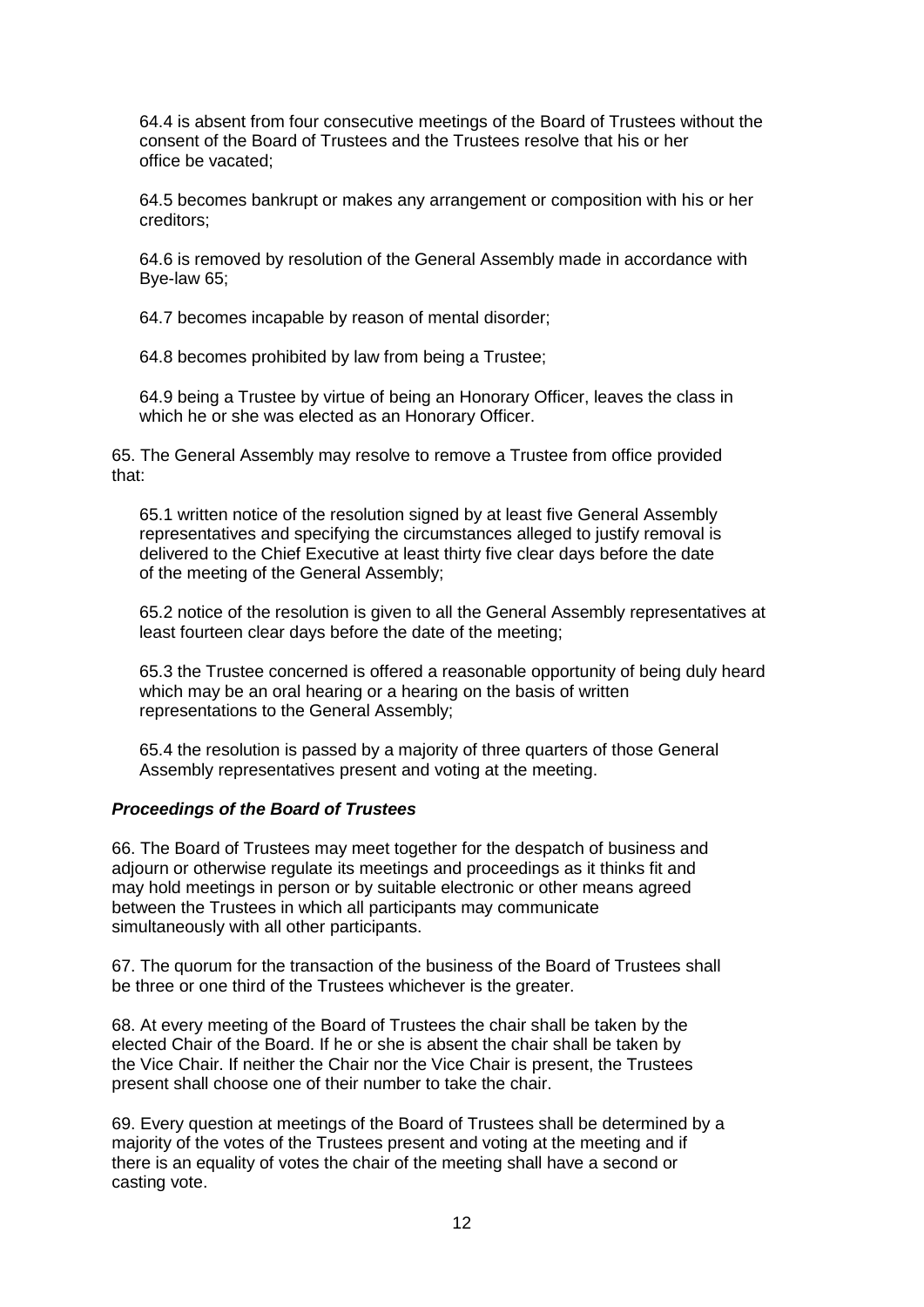70. A resolution in writing sent to all the Trustees entitled to receive notice of a meeting of the Trustees and approved by the signature (including by way of electronic signature) of a majority of the Trustees shall be as valid and effectual as if it had been passed at a meeting of the Board of Trustees duly convened and held and may consist of several documents in the like form each signed by one or more Trustees.

71. The Board of Trustees may act and exercise all its powers notwithstanding that vacancies for the time being remain unfilled.

72. All acts done by any meeting of the Board of Trustees or by any committee appointed by the Board of Trustees under these Bye-laws shall, notwithstanding that it shall afterwards be discovered that there were defects in the appointment of all or any of the Trustees or of the members of such committee or that they were disqualified from holding office or had vacated office, be as valid as if every such Trustee or committee member had been duly appointed.

73. The Board of Trustees may invite any person to attend any of its meetings for such purposes as it may consider necessary but no such person may vote upon any matter coming before the meeting.

### *Trustee interests and management of conflicts of interest*

#### *Declaration of interests*

74. A Trustee must declare the nature and extent of:

74.1 any direct or indirect interest which he or she has in a proposed transaction or arrangement with the Chartered Institute; and

74.2 any duty or any direct or indirect interest which he or she has which conflicts or may conflict with the interests of the Chartered Institute or his or her duties to the Chartered Institute.

#### *Participation in decision-making*

75. If a Trustee's interest or duty cannot reasonably be regarded as likely to give rise to a conflict of interest or a conflict of duties with or in respect of the Chartered Institute, he or she is entitled to participate in the decision-making process, to be counted in the quorum and to vote in relation to the matter. Any uncertainty about whether a Trustee's interest or duty is likely to give rise to a conflict shall be determined by a majority decision of the other Trustees taking part in the decision-making process.

76. If a Trustee's interest or duty gives rise (or could reasonably be regarded as likely to give rise) to a conflict of interest or a conflict of duties with or in respect of the Chartered Institute, he or she may participate in the decision making process and may be counted in the quorum and vote unless:

76.1 the decision could result in the Trustee or any person who is Connected with him or her receiving a benefit other than:

76.1.1 any benefit received in his, her or its capacity as a beneficiary of the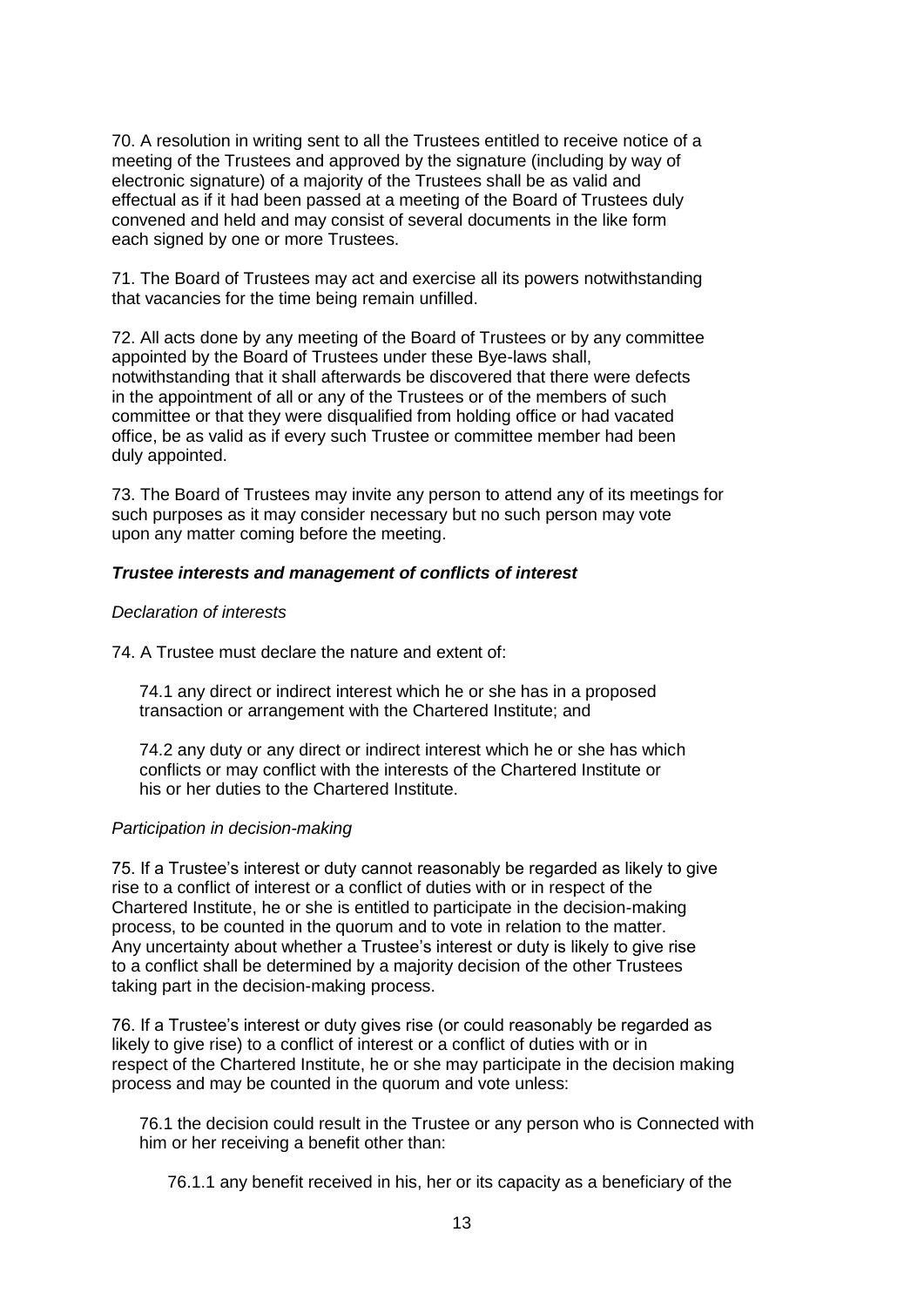Chartered Institute and which is available generally to the beneficiaries of the Chartered Institute;

76.1.2 the payment of premiums in respect of indemnity insurance effected in accordance with Clause 4(e) of the Charter;

76.1.3 payment under the indemnity set out at Bye-law 104; and

76.1.4 reimbursement of expenses in accordance with Clause 4(d) of the Charter; or

76.1.5 (except as prohibited by Clause 4(b) of the Charter) a majority of the other Trustees participating in the decision-making process decide to the contrary, in which case he or she must comply with Bye-law 77.

77. If a Trustee with a conflict of interest or conflict of duties is required to comply with this Bye-law 77, he or she must:

77.1 take part in the decision-making process only to such extent as in the view of the other Trustees is necessary to inform the debate;

77.2 not be counted in the quorum for that part of the process; and

77.3 withdraw during the vote and have no vote on the matter.

#### *Continuing duties to the Chartered Institute*

78. Where a Trustee or person Connected with him or her has a conflict of interest or conflict of duties and the Trustee has complied with his or her obligations under these Bye-laws in respect of that conflict:

78.1 the Trustee shall not be in breach of his or her duties to the Chartered Institute by withholding confidential information from the Chartered Institute if to disclose it would result in a breach of any other duty or obligation of confidence owed by him or her; and

78.2 the Trustee shall not be accountable to the Chartered Institute for any benefit expressly permitted under these Bye-laws which he or she or any person Connected with him or her derives from any matter or from any office, employment or position.

#### *Power to make Regulations*

79. The Board of Trustees may make, repeal or alter Regulations as to the management of the Chartered Institute and its affairs, as to the conduct of business of the Chartered Institute, the General Assembly, the Board of Trustees and any committee of the Chartered Institute, as to the conduct of business of any Nation, Region or Network, as to the duties of any officers or employees of the Chartered Institute and as to any other matter or thing within the powers or under the control of the Board of Trustees provided that such Regulations shall not be inconsistent with the Charter or these Bye-laws or principles of fairness or natural justice and provided also that the Trustees shall consult with and take into account the view of members of the General Assembly before making any change of substance to any Regulation.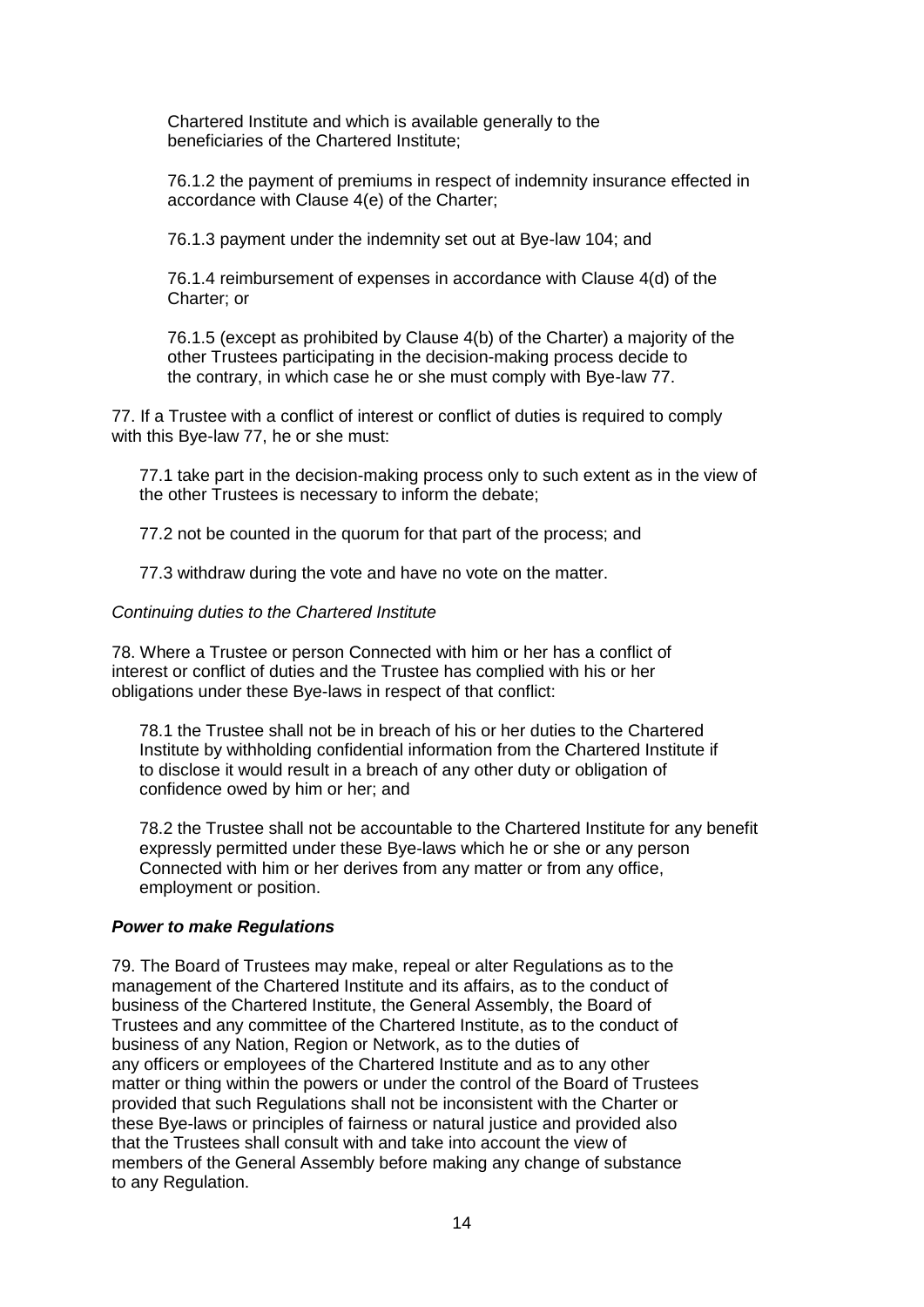# *Committees and panels*

80. The Chartered Institute shall have an audit committee and such other standing and other committees and panels, including executive committees for Scotland, Wales and Ireland, as the Board of Trustees may from time to time determine.

81. The composition and terms of reference of every committee and panel shall be entirely at the discretion of the Board of Trustees (although the Board of Trustees may allow a committee or panel to make co-options up to a specified number).

82. The Board of Trustees may delegate to any standing or other committee or panel such of its functions, duties and responsibilities and the implementation of any of its resolutions as the Board of Trustees may from time to time think fit.

83. The meetings and proceedings of any standing or other committee or panel shall be governed by the Bye-laws and Regulations regulating the meetings and proceedings of the Board of Trustees so far as the same are applicable and not superseded by any other Regulations.

## **Section 7: Nations, Regions and Networks**

84. Subject to the provisions of Bye-law 85, the power granted by the Charter to promote, form or dissolve Nations, Regions and Networks of the Chartered Institute shall be exercised by the Board of Trustees and the Board of Trustees may from time to time make or vary Regulations prescribing the area, constitution, functions, financing and procedures of every Nation, Region or Network.

85. Before exercising its power to dissolve any such Nation, Region or Network and before exercising its power to make or vary Regulations, whether in respect of all Nations, Regions or Networks or of any particular one, the Board of Trustees shall first consult those who will be affected.

## **Section 8: Finance**

## *Audit, Accounts and Reports*

86. The Board of Trustees shall cause such books of account to be kept as are necessary to give a true and fair view of the affairs of the Chartered Institute.

87. At each Autumn Meeting of the General Assembly (or at each Annual General Meeting if called pursuant to Bye-law 21) an auditor or auditors shall be appointed by the Chartered Members present to hold office until the next Autumn Meeting of the General Assembly. No person shall be appointed auditor who is a Member or officer or employee of the Chartered Institute nor unless he or she is qualified for appointment as auditor of a company (other than an exempt private company) under the provisions of the Companies Act 2006 or any statutory re-enactment or modification thereof.

88. The Board of Trustees shall comply with the requirements of the Charities Act 2011 (or any statutory re-enactment or modification thereof) as to the keeping of financial records, the audit or examination of accounts and the preparation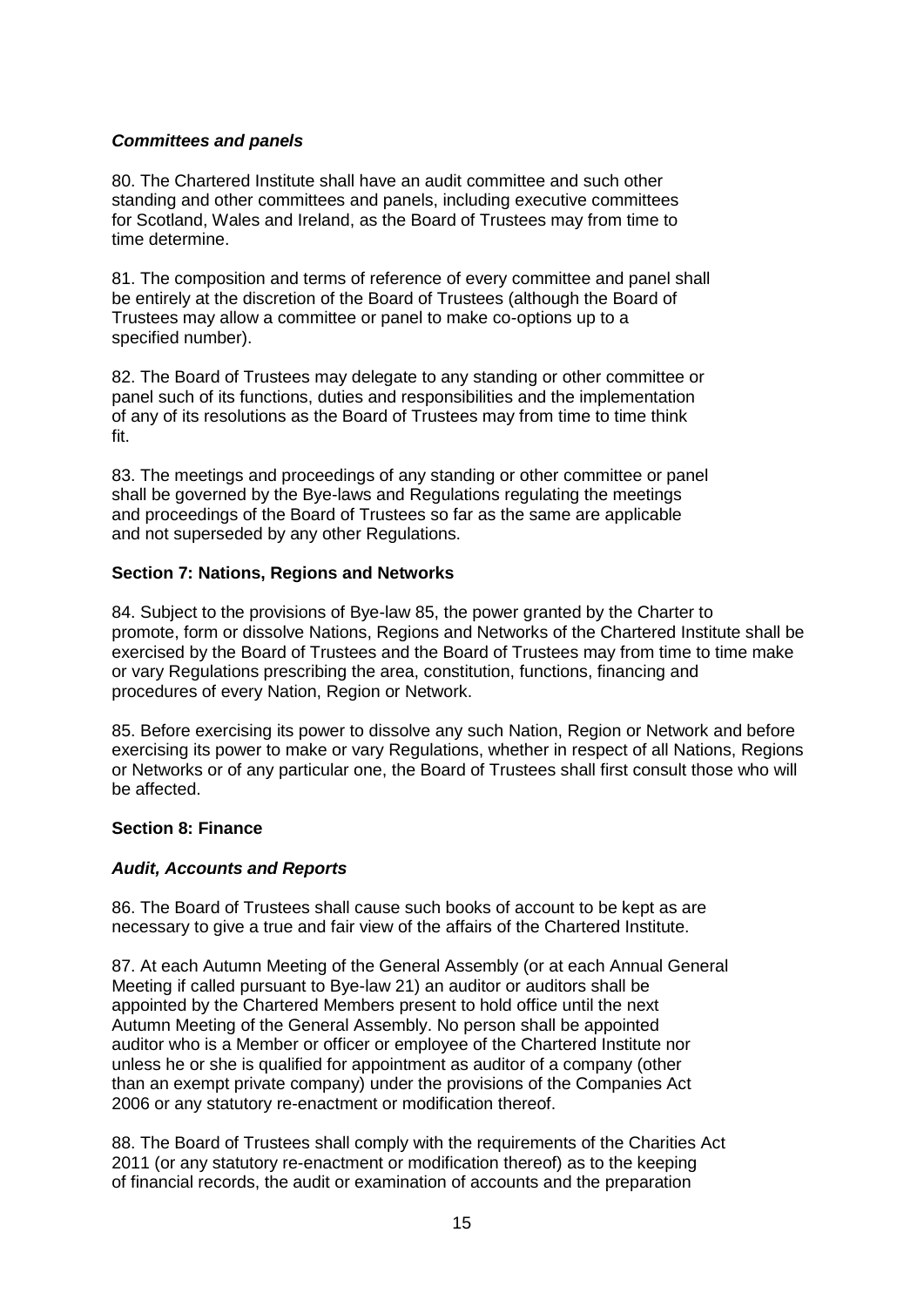and submission to the Charity Commission of:

- 88.1 annual reports;
- 88.2 annual returns;
- 88.3 annual statements of accounts.

### *Investment management*

89. The Board of Trustees may delegate to one or more investment managers, for such period and upon such terms as it may think fit, power at the discretion of the investment manager to buy and sell investments on behalf of the Chartered Institute. Where the Board of Trustees makes such a delegation, it shall ensure that the investment manager is given clear instructions as to investment policy and shall review such delegation at least biennially.

90. Except to the extent that the Board of Trustees has exercised its powers of delegation, the Board of Trustees shall arrange that the investments are kept under review by one or more professional advisers who shall be required to inform the Board of Trustees promptly about any changes in investments which appear to them to be desirable.

91. Without prejudice to any of its powers, the Board of Trustees may, if it thinks fit, invest in the name of or under the control of any corporation or corporations as nominees of the Chartered Institute the whole or such part of the investments and income arising from those investments as the Board of Trustees may determine.

92. The Board of Trustees may pay reasonable remuneration to any investment managers, independent professional advisers or nominees for services rendered under the above provision.

## *Expenses*

93. Trustees, members of the General Assembly and members of any standing or other committee of the Chartered Institute shall be paid out of the funds of the Chartered Institute all reasonable out of pocket expenses properly and necessarily incurred by them on behalf of the Chartered Institute.

### **Section 9: Miscellaneous**

#### *Seal*

94. The seal of the Chartered Institute shall only be used by the authority of the Board of Trustees or of a committee of the Board of Trustees authorised by the Board of Trustees. The Board of Trustees may determine who shall sign any instrument to which this seal is affixed and unless otherwise so determined, it shall be signed by a Trustee and by the Chief Executive or by a second Trustee.

## *Service of notice*

95. The Chartered Institute may give a notice and deliver any document or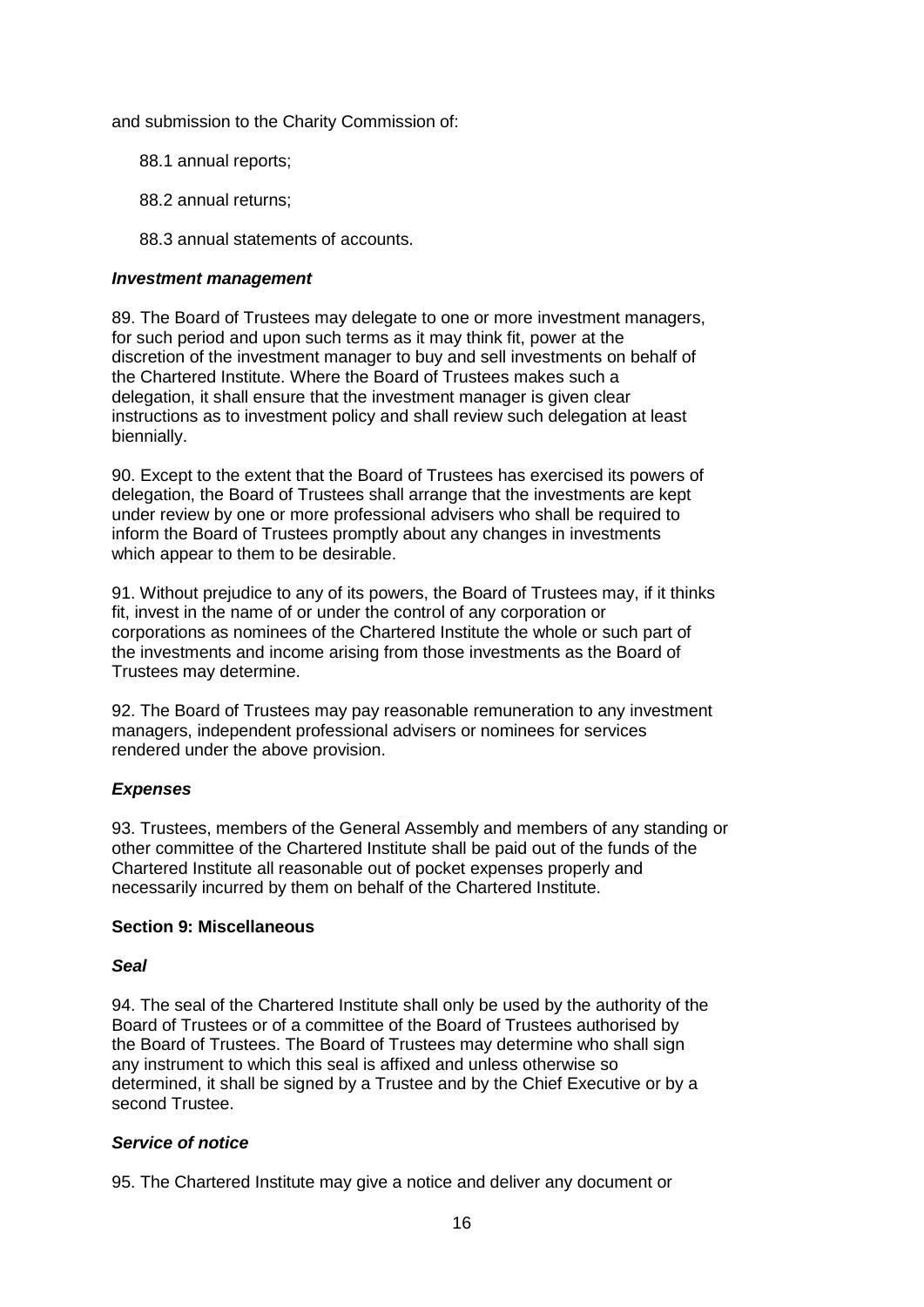information to any person either:

95.1 personally;

95.2 by sending it by post in a prepaid envelope;

95.3 by leaving it at his or her address;

95.4 by email (subject to Bye-law 99);

95.5 displaying on the Chartered Institute's website; or

95.6 by placing it in such journal as is from time to time published by the Chartered Institute and delivered to Members.

96. Notices, documents and information under Bye-law 95 may be sent:

96.1 to an address which that person has given the Chartered Institute;

96.2 to the last known home or business address of the person to be served; or

96.3 to that person's address in the Chartered Institute's register of members.

97. Proof that an envelope containing a notice, document or information was properly addressed prepaid and posted is conclusive evidence that the notice was given 48 hours after it was posted.

98. A copy of the notification from the system used by the Chartered Institute to send emails, that the email has been sent to the recipient's email address, will be conclusive evidence that the notice, document or information was sent and such notice, document or information will be deemed to have been delivered 24 hours after it was sent.

99. Every Member who supplies to the Chartered Institute an email address is deemed to have agreed to receive notices at that email address unless he or she has notified the Chartered Institute in writing that he or she does not so agree.

100. In the case of any notice, document or information given by placing it on the Chartered Institute's website, the Chartered Institute shall notify the recipient in accordance with Bye-laws 95.1 to 95.2 (the "Notification") and the notice, document or information placed on the Chartered Institute's website shall be deemed given when the Notification is deemed given under Bye-laws 97 and 98 or, if later, when the material was first made available on the website.

101. The Board of Trustees may make Regulations to define other acceptable methods of delivering notices, documents or information.

102. A person present at any meeting of the Chartered Institute shall be deemed to have received notice of the meeting and, where requisite, of the purpose for which it was called.

103. Any accidental omission to give notice of any meeting to or the non-receipt of such notice by any Member or other person entitled to receive notice shall not invalidate the proceedings at any meeting to be held under the provisions of